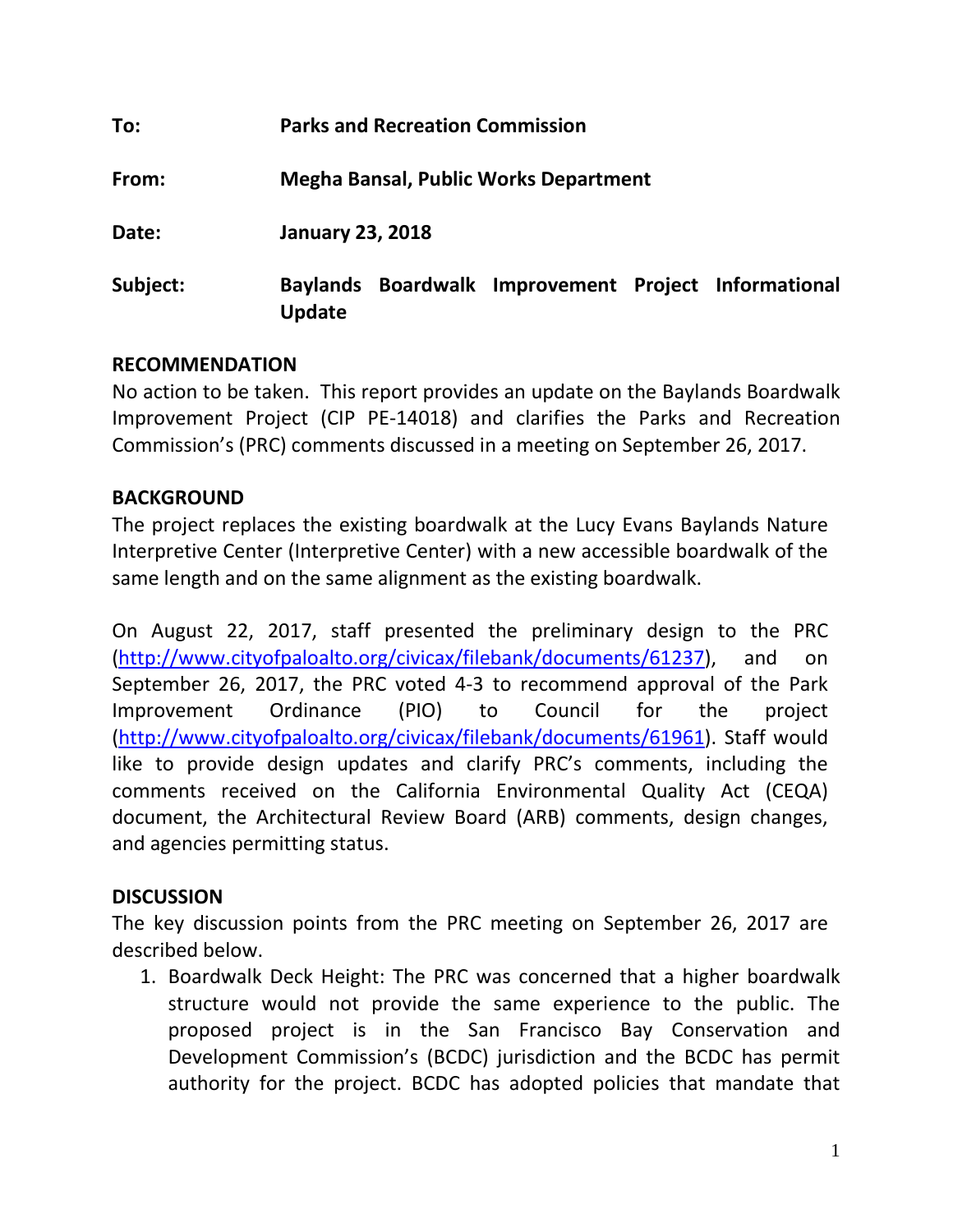projects located within their jurisdiction be designed to be resilient to accommodate projected sea level rise. The proposed boardwalk deck elevation of 13.5 feet was determined in consultation with BCDC to comply with these policies. A lower height was initially contemplated but BCDC staff requested a deck elevation of 13.5 feet, which is the same height as the Interpretive Center, and is approximately 3.6 feet (major portion of the boardwalk) to 4.3 feet (where the boardwalk is collapsed) higher than the existing boardwalk. The project's design team indicated to BCDC staff that 13.5 feet elevation is feasible from an engineering and geotechnical perspective and the facility has been designed accordingly. For context, the existing boardwalk deck is approximately 2.1 feet above the ground surface, whereas the proposed boardwalk will be approximately 5.7 feet above the ground surface. The CEQA document and the submitted permit applications are all based on the 13.5 feet design elevation. The City's consultants believe that a proposal to change the deck height to a lower elevation would, at a minimum, delay the permit process for several reasons. A lower bridge elevation may or may not be permissible because that would not be compliant with BCDC's policy, and the applications with the proposed 13.5 feet elevation have been submitted to the agencies. Additionally, from the user's perspective, the elevated boardwalk would provide a better view of a larger marsh area.

- 2. Closer access to marsh at overlooks: The PRC asked staff to consider providing closer access to the marsh by including overlooks with stairs down to the marshland. This design would not provide equal access as required to comply with Americans with Disabilities Act (ADA) standards. If the structure is closer to the marsh, it would not comply with the abovereferenced BCDC policies, and it would require revisions to the shade study to assess the potential impact on vegetation growth below the wider structure section. This change would result in revision and resubmittal of permit applications, potential updates to the approved CEQA document, and potentially further delay the project.
- 3. Raptor Deterrent Rollers: The PRC are concerned about people using the raptor deterrent rollers as handrails, which potentially could lead to slipping hazards as the rollers move. The rollers are planned to be attached to the top of the railing to prevent raptors from perching per the United States Fish and Wildlife Service (USF&WS) input. The PRC suggested adding a handrail to provide additional public safety and stability for the users. Per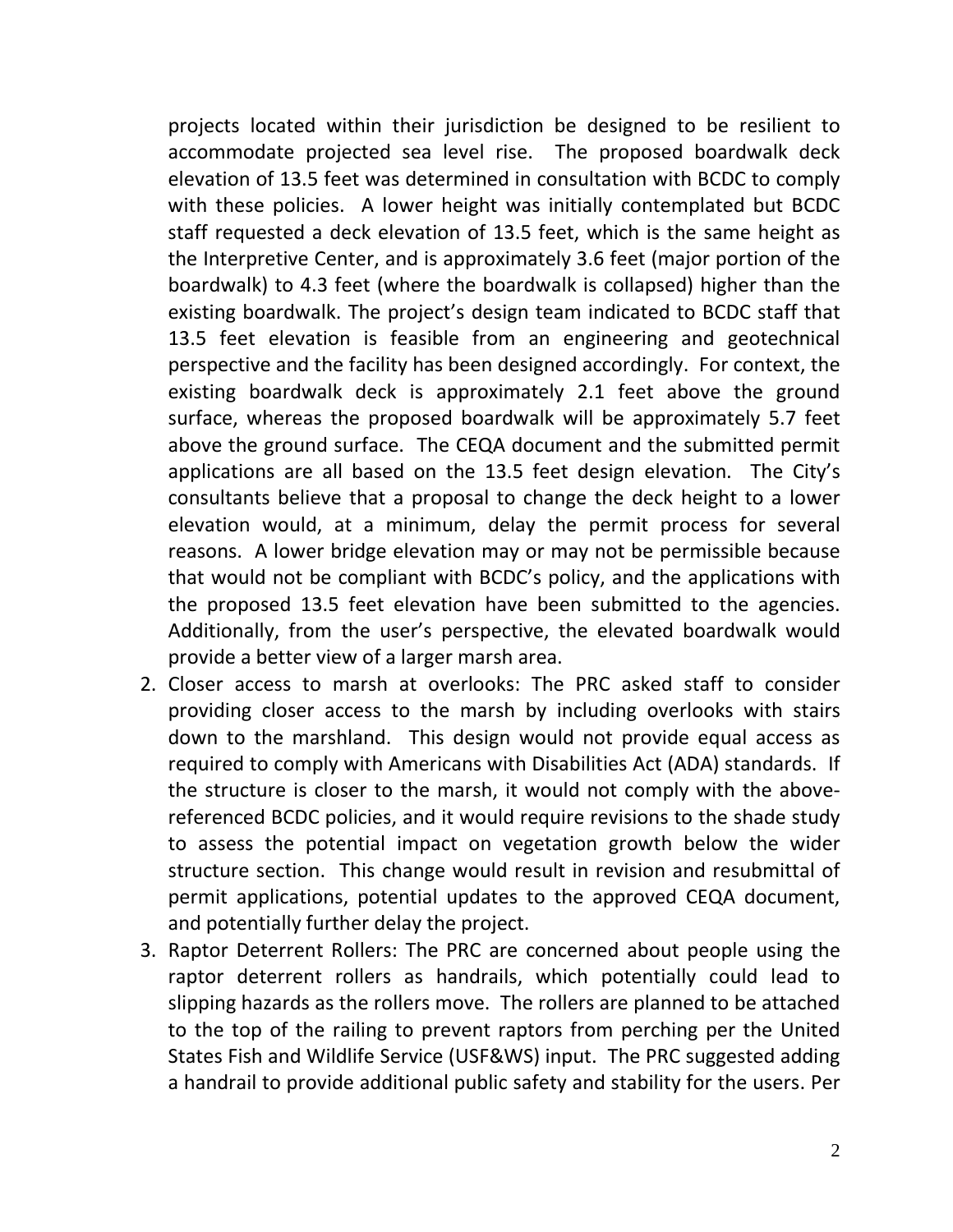PRC's input, staff is adding wooden handrails on both sides of the boardwalk.

- 4. CEQA review: Pursuant to CEQA, an Initial Study/Mitigated Negative Declaration (IS/MND) was prepared and circulated for public review from September 15 - October 16, 2017. Staff received one comment from the Santa Clara Valley Water District (SCVWD) on October 25, 2017. Although, the SCVWD does not have any rights or facilities within the proposed project limits, they recommended that the work be routinely inspected to verify that spill prevention and response measures are properly implemented. No other comments were received during the CEQA circulation.
- 5. Architectural Review Board (ARB) review: The ARB recommended approval of the project to Council on October 19, 2017 [\(http://www.cityofpaloalto.org/civicax/filebank/documents/62441\)](http://www.cityofpaloalto.org/civicax/filebank/documents/62441). Key comments from the ARB are summarized below.
	- a) Deck staining is not preferred if it is not a requirement per the Site Assessment and Design Guidelines of the Palo Alto Baylands Nature Preserve. Staining would not last longer and will become a long-term maintenance issue. The Design Guidelines state that all wood elements should be allowed to weather to gray or stained with Olympic 911 natural gray color. The ARB noted that the renovated Interpretive Center's deck is not stained.
	- b) Specify types and grades of redwood suitable for the marsh environment.
	- c) Explore alternates to Alaskan Yellow Cedar. Alaskan Yellow Cedar was suggested by the Regional Water Quality Control Board (RWQCB) due to its durability and suitability to the marsh environment.
	- d) Remove the glass viewing panels because the marsh features will be visible from between the railing pickets.
	- e) Install handrail on one side of the boardwalk if not on both sides.
	- f) Use stainless steel fasteners instead of galvanized fasteners as they will last longer in the marsh environment.
	- g) Refine construction details.
- 6. Design Changes: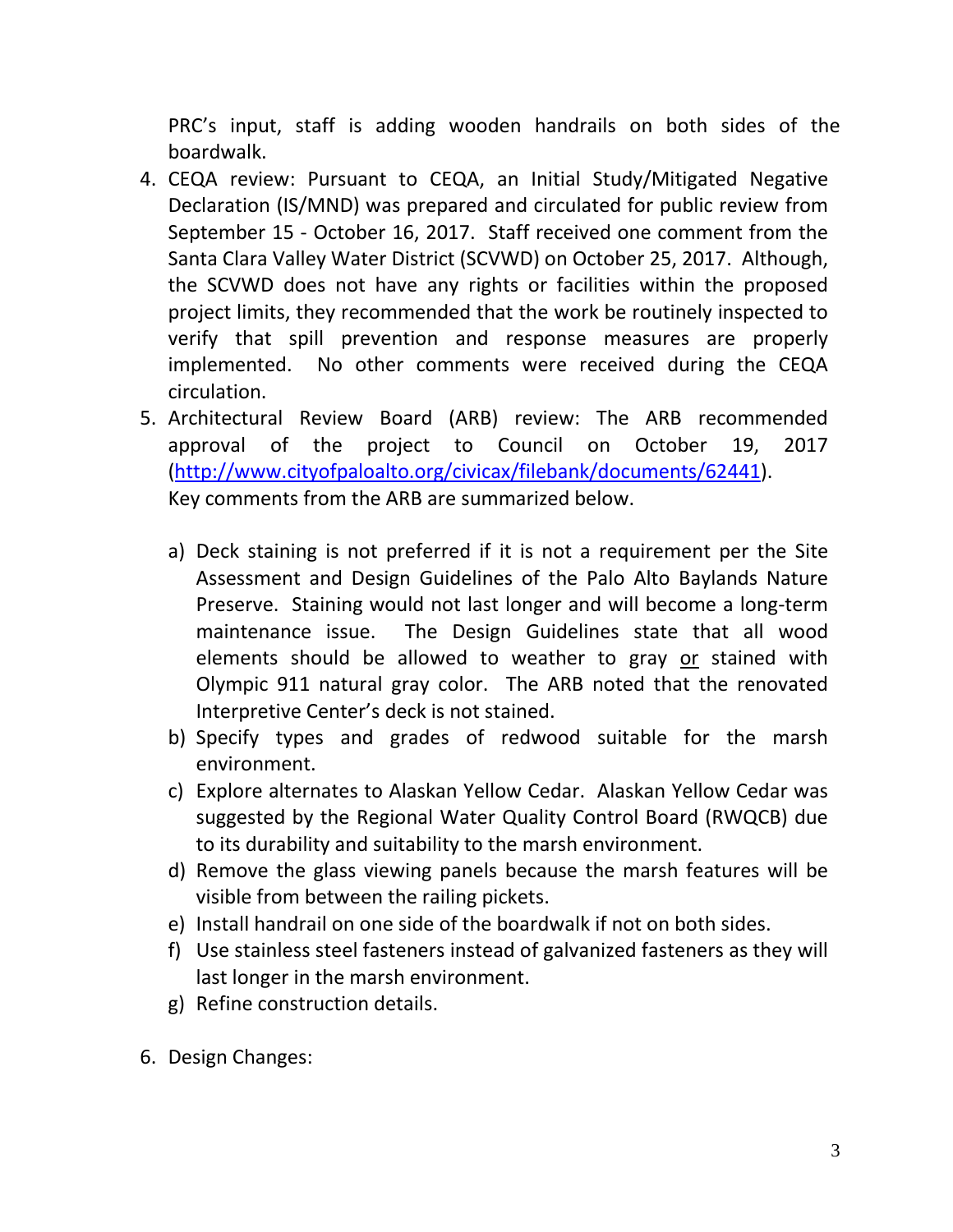- a) Based on the PRC and ARB input, staff is adding a wooden handrail on both sides of the boardwalk. The handrail will be 2x6 redwood, attached to the inside face of the railing and located approximately 4-6 inches below the top of the railing.
- b) Based on the ARB input, the deck material will not be stained.
- c) Stainless steel fasteners would be significantly more expensive than the proposed galvanized fasteners. However, staff may consider adding stainless steel fasteners to the project as an additive alternate bid item.
- 7. Regulatory requirements and biological resources: This project requires permits and guidance from the following regulatory agencies before construction. All permit applications were submitted in September/October of this year:
	- a) United States Army Corps of Engineers (USACE) Section 404 Nationwide Permit
	- b) California RWQCB Section 401 Certification/ Waste Discharge Requirements
	- c) San Francisco BCDC permit
	- d) USF&WS consultation

Northern coastal salt marsh supports some of the rarest wildlife species in the San Francisco Bay due to its past conversion for other land uses, and this plant community is considered highly imperiled by the California Department of Fish and Wildlife. The salt marsh at the Palo Alto Baylands Nature Preserve provides a particularly high-quality example of this plant community and supports some of the more robust populations of two critically endangered species remaining in the South Bay – the California Ridgway's rail, which nests in cordgrass, dense stands of pickleweed, and marsh gumplant and it is frequently seen right along the boardwalk, and the salt marsh harvest mouse, which occurs in pickleweed habitat. These species are listed as endangered under both the California and federal Endangered Species Acts. Thus, it is imperative that the project avoids substantial adverse impacts to this sensitive community and its associated species.

#### **RESOURCE IMPACT**

Funding for design services for this project is included in Capital Improvement Program (CIP) project (PE-14018) – Baylands Boardwalk Improvements Project.